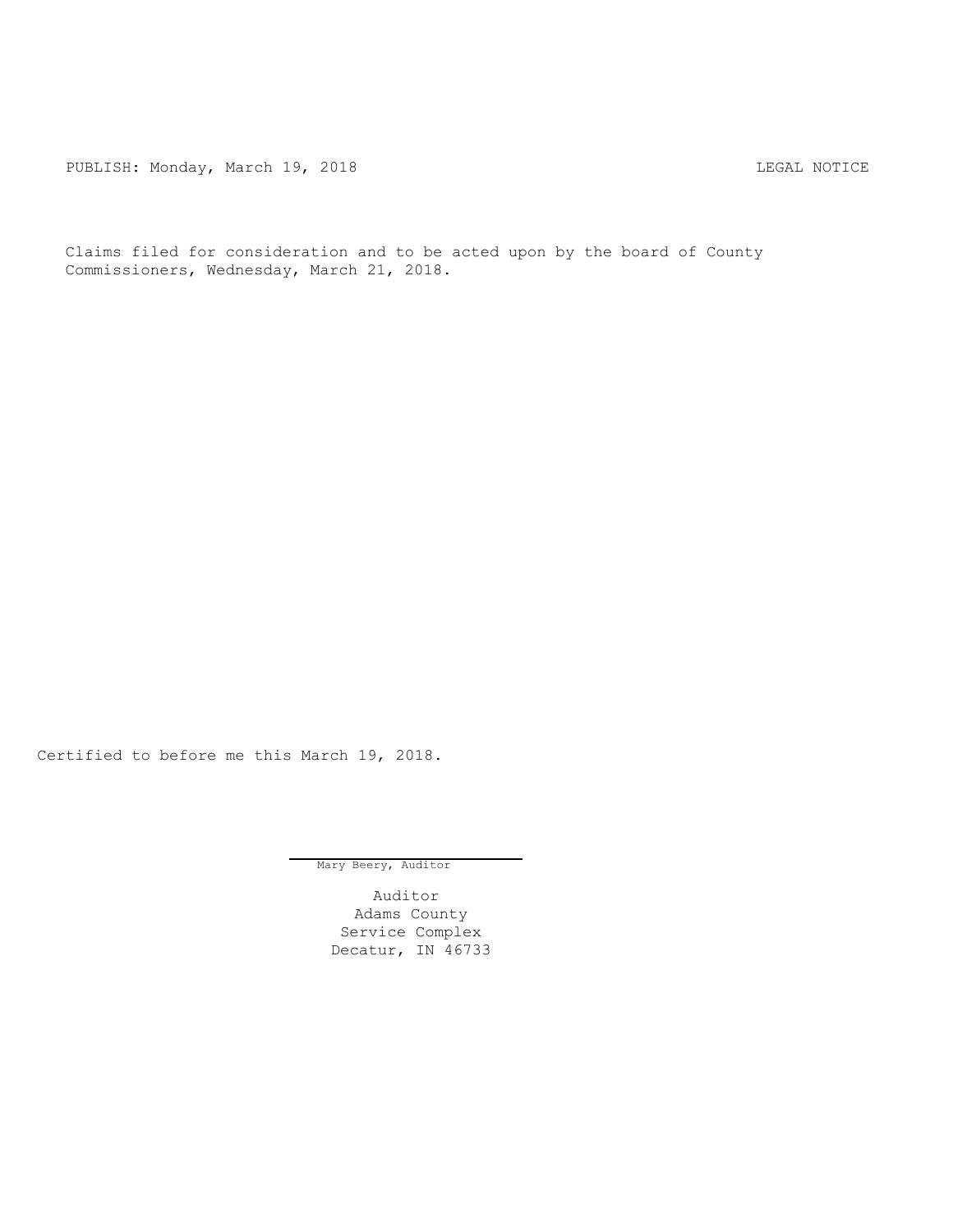

## **Claims Docket for Newspaper Adams County, Indiana**

## For Period: **2/22/2018** to **3/7/2018**

*313 W. Jefferson St. Decatur, IN 46733 (219) 724-2600*

## Date Claims to be Paid: **3/21/2018**

| Vendor                              | Amount     | Vendor                                   | Amount    |
|-------------------------------------|------------|------------------------------------------|-----------|
| Adams County Council On Aging, Inc. | 2,400.00   | Adams Memorial Hospital                  | 1,802.43  |
| Appraisal Research Corporation      | 20,945.00  | Arnold Lumber Co., Inc.                  | 270.02    |
| Berne Ready Mix                     | 36.70      | <b>Berne Witness</b>                     | 168.16    |
| Suburban Propane LP                 | 187.00     | Chet's Pest Control                      | 120.00    |
| Cintas Location #338                | 233.11     | City Of Decatur                          | 1,270.91  |
| Decatur Hardware & Rental           | 54.86      | <b>Complete Printing Service</b>         | 227.00    |
| Dealership Holdings LLC             | 628.57     | Decatur Daily Democrat                   | 856.66    |
| Decatur Postmaster                  | 116.00     | Downing & Glancy Funeral Home            | 500.00    |
| Gordon Food Service                 | 3,098.72   | Haggard-Sefton & Hirschy Funeral Home    | 300.00    |
| I.C.O. Training Fund                | 8.00       | Indiana State Police                     | 204.00    |
| Kiess Electric                      | 291.81     | Landis & Sons Drainage                   | 2,019.80  |
| Lehman Feed Mill                    | 1,026.93   | Lonnie Caffee                            | 87.50     |
| Maddock Construction Equipment, LLC | 330.08     | Monroe Trophy                            | 29.50     |
| Monroe Water Department             | 266.99     | Moser Motor Sales, Inc.                  | 42.65     |
| Portland Motor Parts, Inc           | 270.74     | Roto-Rooter                              | 200.00    |
| Shifferly Dodge                     | 529.45     | St. Joseph Health Systems, LLC           | 225.00    |
| Stone-Street Quarries, Inc.         | 583.54     | Top Supply Company LLP                   | 9.04      |
| Treasurer of Adams County           | 84.60      | Two Brothers Generator Sales & Services  | 5,806.36  |
| Wemhoff Land Surveying, Inc         | 1,425.00   | Chris Faulkner                           | 3,000.00  |
| Miller, Burry & Brown, P.C.         | 2,007.50   | Adams County Highway Department          | 1,338.81  |
| Imi Irving Material, Inc.           | 422.00     | Adams County Automotive Supply, Inc.     | 331.40    |
| Purdue University                   | 109,537.72 | Waste Management                         | 457.75    |
| B Secure Alarm Systems, Inc.        | 188.04     | Indiana County Auditors' Association     | 400.00    |
| Sam's Engine Clinic                 | 71.50      | Geneva Municipal Utilities               | 42.94     |
| Public Agency Training Council      | 295.00     | Zurcher's Best-One Tire & Auto Care, Inc | 522.00    |
| Matthew Bender                      | 343.00     | Indiana Dept. Of Workforc                | 3,424.09  |
| <b>Expert Transmission</b>          | 804.47     | RecDesk Software                         | 1,850.00  |
| Harvest Land Co-op                  | 20,856.22  | Adam B. Eguia                            | 80.00     |
| Adams County Truck Repair, Inc.     | 408.73     | Indiana Law Enforcement Academy          | 545.00    |
| Beth A. Webber                      | 1,627.36   | <b>Fastenal Company</b>                  | 41.98     |
| Troyer's Market LLC                 | 3,373.66   | Gledhill Road Machinery Company          | 138.74    |
| McKesson Medical - Surgical         | 854.80     | <b>Uricks Trucking</b>                   | 728.00    |
| Ultramax                            | 455.00     | Baird-Freeman Funeral Home               | 500.00    |
| Alpine Falls, Inc.                  | 29.46      | Indiana Public Defender Council          | 50.00     |
| Deborah A. Schantz                  | 138.00     | Carolyn Gallmeyer                        | 500.00    |
| Strahm Division of SGI Inc          | 206.00     | <b>Stationair's Express</b>              | 780.46    |
| Personal Touch Specialities & Gifts | 464.98     | Petro Reporting Service, Inc.            | 1,000.00  |
| Nussbaum Mechanical, LLC            | 3,100.00   | FlexPAC                                  | 1,443.41  |
| Joe H Construction                  | 18,082.89  | Julie A. Harkless                        | 35.13     |
| Commonwealth Engineers, Inc.        | 604.41     | Decatur Ace Hardware                     | 1,432.29  |
| Association of Indiana Counties     | 160.00     | First Response                           | 102.40    |
| Highway Dept. - Lonnie Caffee       | 228.93     | <b>Integrity Auto Glass</b>              | 70.00     |
| Central Customer Charges            | 296.12     | Attenti US Inc                           | 10,205.80 |
| Meyer Body Shop                     | 1,434.08   | CelleBrite USA, Inc.                     | 366.33    |
| New Holland Tri-County              | 2,652.40   | Steven J Kreigh, Enterprises             | 300.00    |
| Star Insurance Agency               | 9,843.08   | Travelers                                | 608.40    |
| Pitney Bowes, Inc.                  | 126.00     | Frontier                                 | 147.12    |
| Rolf Reporting, Inc.                | 327.60     | <b>Bryant Combine Parts</b>              | 1,544.46  |
|                                     |            |                                          |           |